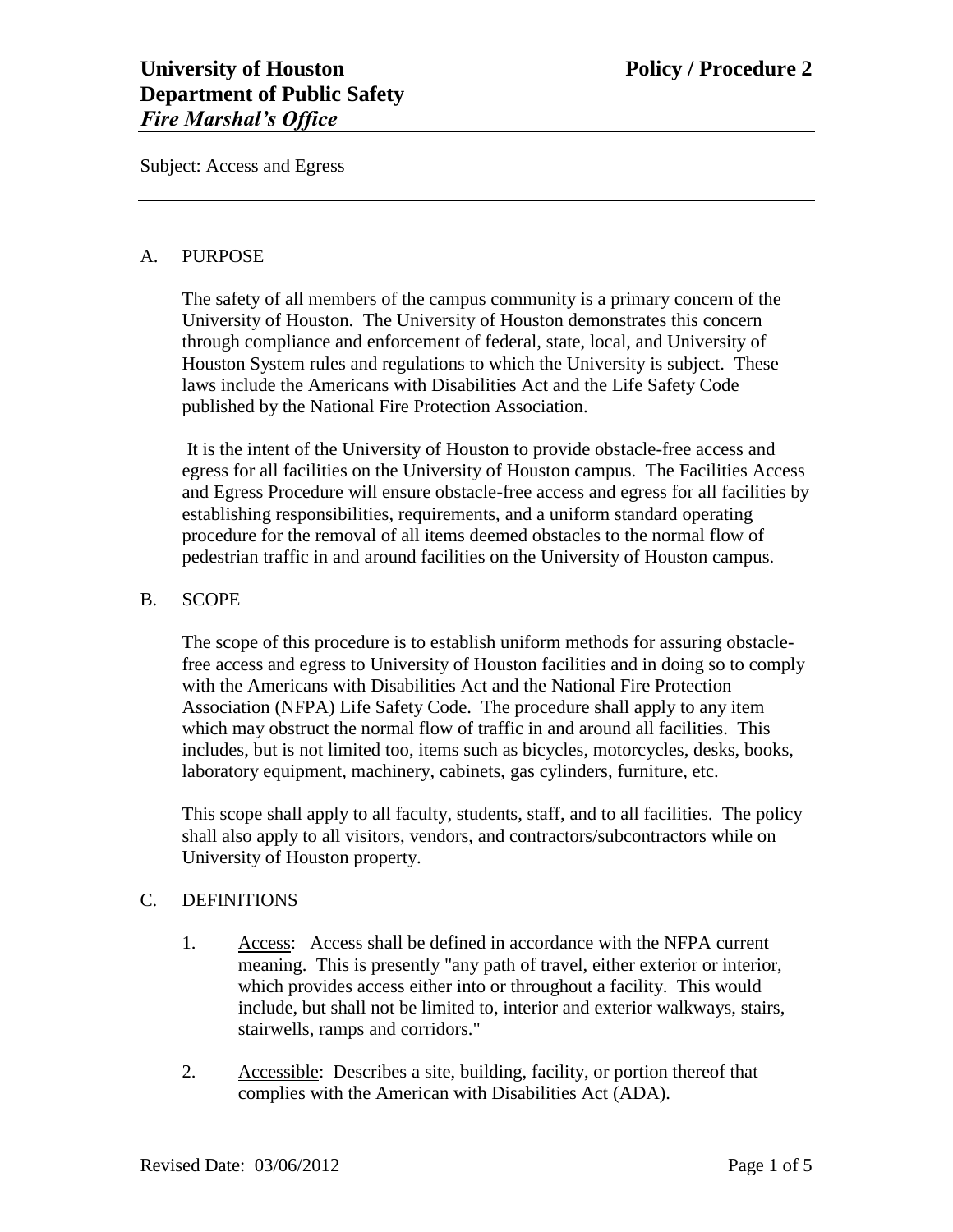3. Accessible Means of Egress: Accessible Means of Egress shall be defined in accordance with the NFPA current meaning. This is presently "a path of travel usable by a person with a severe mobility impairment that leads to a public way or an area of refuge."

\_\_\_\_\_\_\_\_\_\_\_\_\_\_\_\_\_\_\_\_\_\_\_\_\_\_\_\_\_\_\_\_\_\_\_\_\_\_\_\_\_\_\_\_\_\_\_\_\_\_\_\_\_\_\_\_\_\_\_\_\_\_\_\_\_\_\_\_\_\_\_\_

- 4. Accessible Route: The ADA defines an accessible route as a continuous unobstructed path connecting all accessible elements and spaces of a building or facility. Interior accessible routes may include corridors, floors, ramps, elevators, lifts, and clear floor space at fixtures. Exterior accessible routes may include parking access spaces, curb ramps, crosswalks at vehicular ways, walks, ramps, and lifts.
- 5. ADA: Americans with Disabilities Act, 1990.
- 6. DPS: Department of Public Safety
- 7. Egress: Any path of travel used to exit a building. This would include, but shall not be limited to, interior and exterior walkways, stairs, stairwells, ramps and corridors.
- 8. Egress, Means of: ADA, TAS, and NFPA define means of egress as a continuous and unobstructed way of exit travel from any point in a building or facility to a public way. A means of egress consists of vertical and/or horizontal travel; also may include intervening room spaces, doorways, hallways, corridors, passageways, balconies, ramps, stairs, enclosures, lobbies, horizontal exits, courts and yards.
- 9: UHFMO: University of Houston Fire Marshal's Office
- 10. NFPA: The National Fire Protection Association
- 11. Obstruction: Any item which interferes with the normal flow of pedestrian traffic in a facility access or egress path. This would include, but shall not be limited to, items such as bicycles chained to handrails, motorcycles parked in facility entrance areas, office furnishings, laboratory equipment, boxes of books, and any other items which might hinder access or egress.
- 12. Repeat Violations: When an item has been issued an Access/Egress Violation and is removed within 24 hours but is repeatedly returned to the same location or a similar location so as to cause an obstruction.
- 13. UHPD: The University of Houston Police Department
- 14. TAS: Texas Accessibility Standards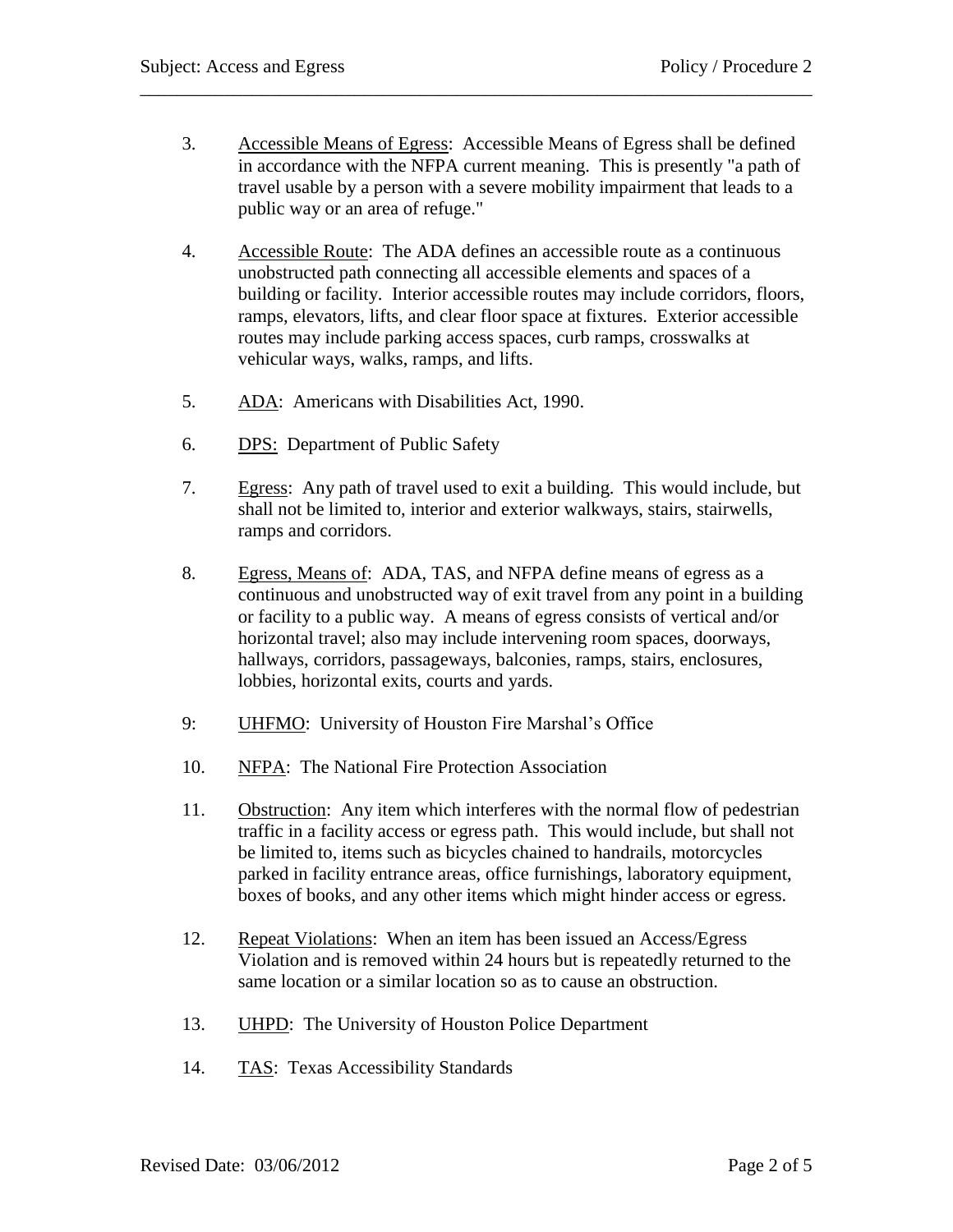## D. REFRENCED MATERIALS

- 1. NFPA 101 Life Safety Code
- 2. University of Houston Fire and Life Safety Code

# E. RESPONSIBILITY

1. The Department of Public Safety, Fire Marshal's Office, shall be responsible for: Identifying items as obstacles and documenting the obstruction; providing notification to departments, contractors, subcontractors, and/or individuals to remove the item in question; immediate removal of obstructions where imminent danger exists and/or notifications have been ignored.

\_\_\_\_\_\_\_\_\_\_\_\_\_\_\_\_\_\_\_\_\_\_\_\_\_\_\_\_\_\_\_\_\_\_\_\_\_\_\_\_\_\_\_\_\_\_\_\_\_\_\_\_\_\_\_\_\_\_\_\_\_\_\_\_\_\_\_\_\_\_\_\_

- 2. Departments shall be ultimately responsible for obstacle-free access and egress within the confines of their jurisdiction and are therefore responsible for all expenses which may be incurred for the removal and storage of any items or damage thereto which are departmental property and are found to be obstacles.
- 3. Individuals shall be responsible for all personal property which is found to be obstructing normal traffic and are ultimately responsible for expenses incurred during the removal and storage of said property or damage thereto.
- 4. All visitors, vendors, contractors and sub-contractors shall adhere to the facility access and egress procedures and shall be responsible for expenses incurred during the removal and storage of any items which may obstruct the normal flow of traffic in and around all facilities.

# F. GENERAL REQUIREMENTS

- 1. Access and egress paths shall be free from any and all obstacles which may hinder normal traffic flow.
- 2. Handrails and guardrails shall be kept free and clear and shall not be used to secure bicycles or any other object which might interfere with or hinder normal pedestrian traffic flow.
- 3. Motorized bikes shall not be parked in such a place as to potentially create an immediate fire or life safety hazard
- 4. All non-motorized bicycles shall be parked in designated bike racks or areas that do not impede access or egress to a building/area.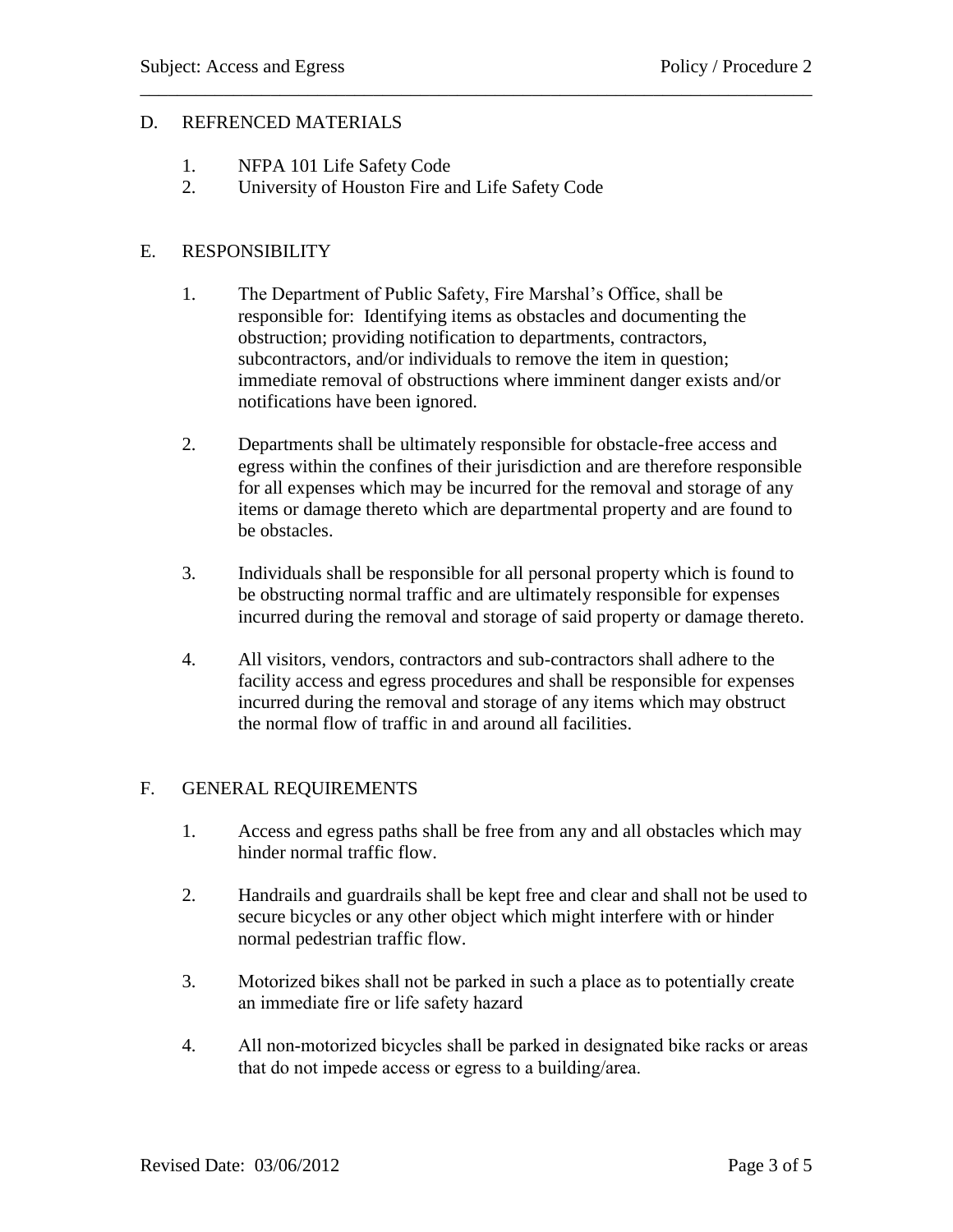5. Office furnishings, laboratory equipment, boxes of books, and any other items which might hinder the normal flow of pedestrian traffic shall not be stored in an access or egress pathway.

\_\_\_\_\_\_\_\_\_\_\_\_\_\_\_\_\_\_\_\_\_\_\_\_\_\_\_\_\_\_\_\_\_\_\_\_\_\_\_\_\_\_\_\_\_\_\_\_\_\_\_\_\_\_\_\_\_\_\_\_\_\_\_\_\_\_\_\_\_\_\_\_

6. The University will not be responsible for any locks, chains, and/or cables etc. which may be removed, nor for any damage or loss which may result from the removal and storage of the property. Departments, contractors/subcontractors, vendors and/or individuals shall be responsible for all costs of removal and storage of property which is removed.

## G. ENFORCEMENT

- 1. The Department of Public Safety Fire Marshal's Office shall:
	- a. Identify items as obstacles and document the obstruction
		- 1) UHFMO will investigate all reports of obstacles to access and/or egress paths upon receipt of a complaint call, hazard report or personal observation by a UHFMO staff member.
		- 2) The investigative report shall determine if the allegations are factual and shall document pertinent information for determining ownership of the item (i.e., description of property, property tag number, department name, color, make, serial number, company name, etc.).
	- b. Provide notification to departments, contractors/subcontractors, and/or individuals to remove the item in question
		- 1) A warning will be issued to departments, contractors, subcontractors, vendors and/or individuals for items which are initially identified as obstructions advising that the item is an obstruction and should be removed within 24 hours. This warning will be in writing.
		- 2) If the item has not been removed a second warning in writing will be issued with a statement that the if the item has not been removed within 24 hours, it will removed and placed in storage at the University of Houston Police Department's (UHPD) Lost and Found.
		- 3) When an item is found to have repeated violations within a 24 hour period, (e.g. a bicycle that is chained/locked to a handrail, removed but then returned on a daily basis) it shall be subject to parts a.2. and b.2. above.